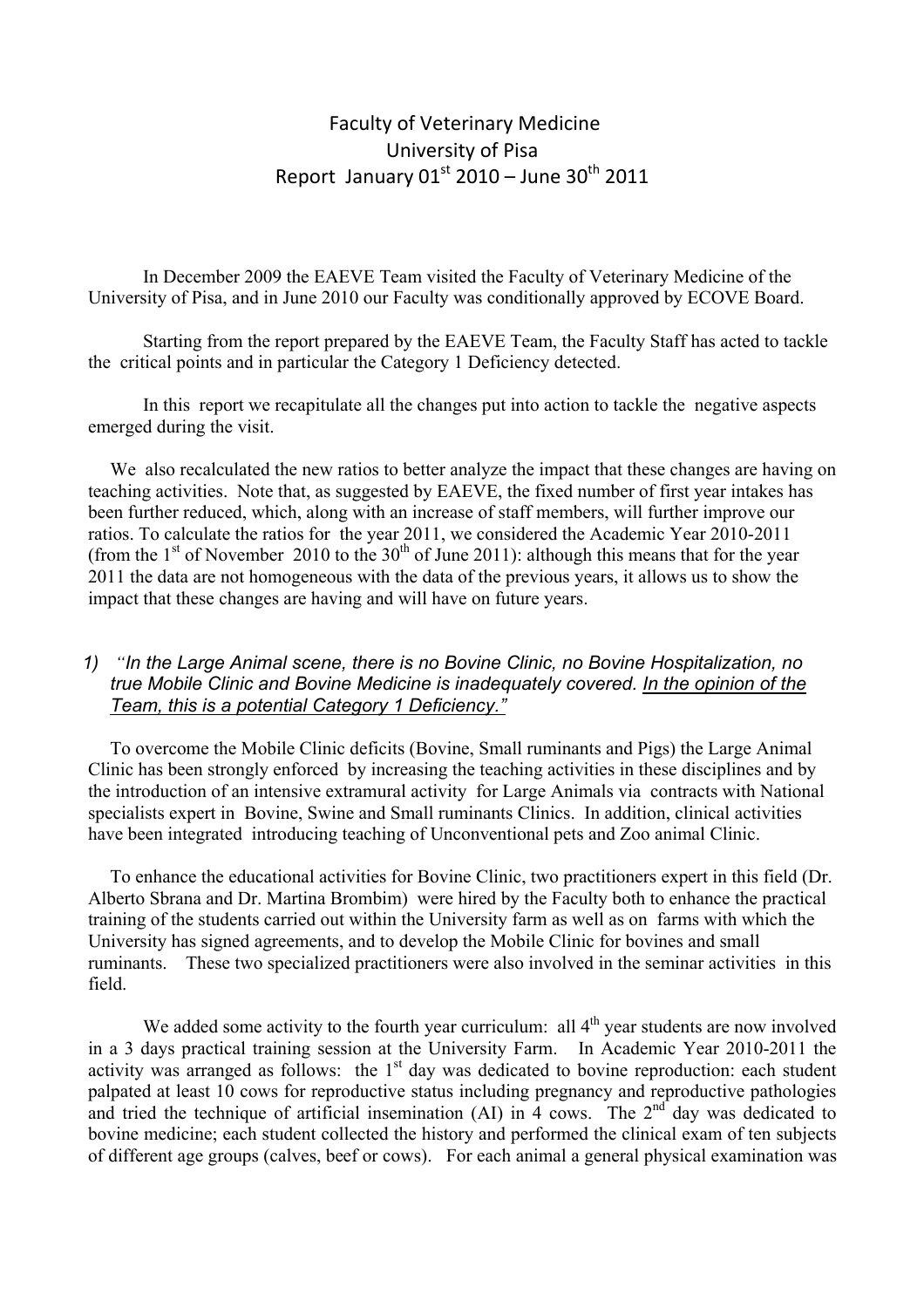made followed by clinical examination to detect disorders of the respiratory, gastrointestinal, cardiovascular and musculoskeletal systems. Skin, mammary gland and foot disease presence was also considered together with the main metabolic disorders of the species. All students performed the clinical exam under the expert supervision, measuring the rectal temperature and if necessary blood samples for biochemical tests. The  $3<sup>rd</sup>$  day was dedicated again to reproduction: each student palpated at least 10 cows for reproductive status including pregnancy and reproductive pathologies and discussed with teachers at least 5 clinical cases of cows submitted to transrectal ultrasonography. In the 3 days, students give assistance to calving animals (if present).

 A system of calving alarm is under development based on the following protocol: The technician responsible for calving assistance phones to a student who is in charge of coordinating the other students who, in turn, are alerted and go to the farm to give assistance to cow and calf. The system, at the moment, is not fully operational due to intermittent collaboration by the technicians at the farm, but we hope to have it in place at the end of next Academic Year, after a rearrangement of the University staff technicians (see also further down when we provide details about the University Farm).

In conclusion, as from Academic Year 2010-2011, each student of the  $4<sup>th</sup>$  year is now expected to perform at least 20 palpations per rectum, 4 AI (attempts) and general clinical examination in bovine at the University Farm, before starting the Mobile Clinic program scheduled for the  $5<sup>th</sup>$  year.

Within this Mobile Clinic activity students (two in each group) spend one week participating in the management of clinical cases at the farm (10-15 cases and one delivery for each student, sometimes with treatment of dystocia). Sheep and goat farms are also visited to integrate the Small ruminant Clinic. A Mobile Clinic daily logbook has been adopted so the activity of each student can be monitored. The logbook records for each case: the aim of the visit; the observed clinical signs, the diagnosis, and therapy when performed. Furthermore, the students carry out all the bureaucracy requirements for the correct sanitary management of the farm. Each student has to take blood samples (from the jugular and coccigea veins) and to measure body temperature; when possible, students will also perform vaccine prophylaxis for the more common infectious diseases, administer parenteral treatments and, occasionally perform minor surgeries. Clinical protocols followed during these activities are being supervised by the teaching staff of the Faculty, who play an active role in planning and monitoring the various activities through periodic meetings with the participation of the practitioners who are also involved in the research activities. In details, the activities of the Bovine Clinic are organized as reported in the attached program (see Annex A).

In addition, in order to improve the Swine Clinic, a Mobile Clinic activity for this species was also developed. For this purpose, agreements with both intensive and extensive swine farms were activated: students in small groups (6-8 students/group) participate in the control of the health status of lactating sows (40/50) pregnant sows (100), piglets (300) and adult swine (around 1000/2000). Each student practices collection of blood, faeces and feed samples at the farm. Once back at the Faculty, students perform parasitological, microbiological, serological and pathological tests. Fecal samples collected by the students are analyzed under the supervision of a parasitology teacher in order to suggest therapeutic and management interventions in the visited farms. Blood samples are submitted for serological tests for the most important porcine infectious diseases, Porcine Reproductive and Respiratory Syndrome Virus (PRRSV), Parvovirus, Pseudorabies virus (gE and total antigen), Lawsonia intracellularis and Mycoplasma hyopneumoniae, to check the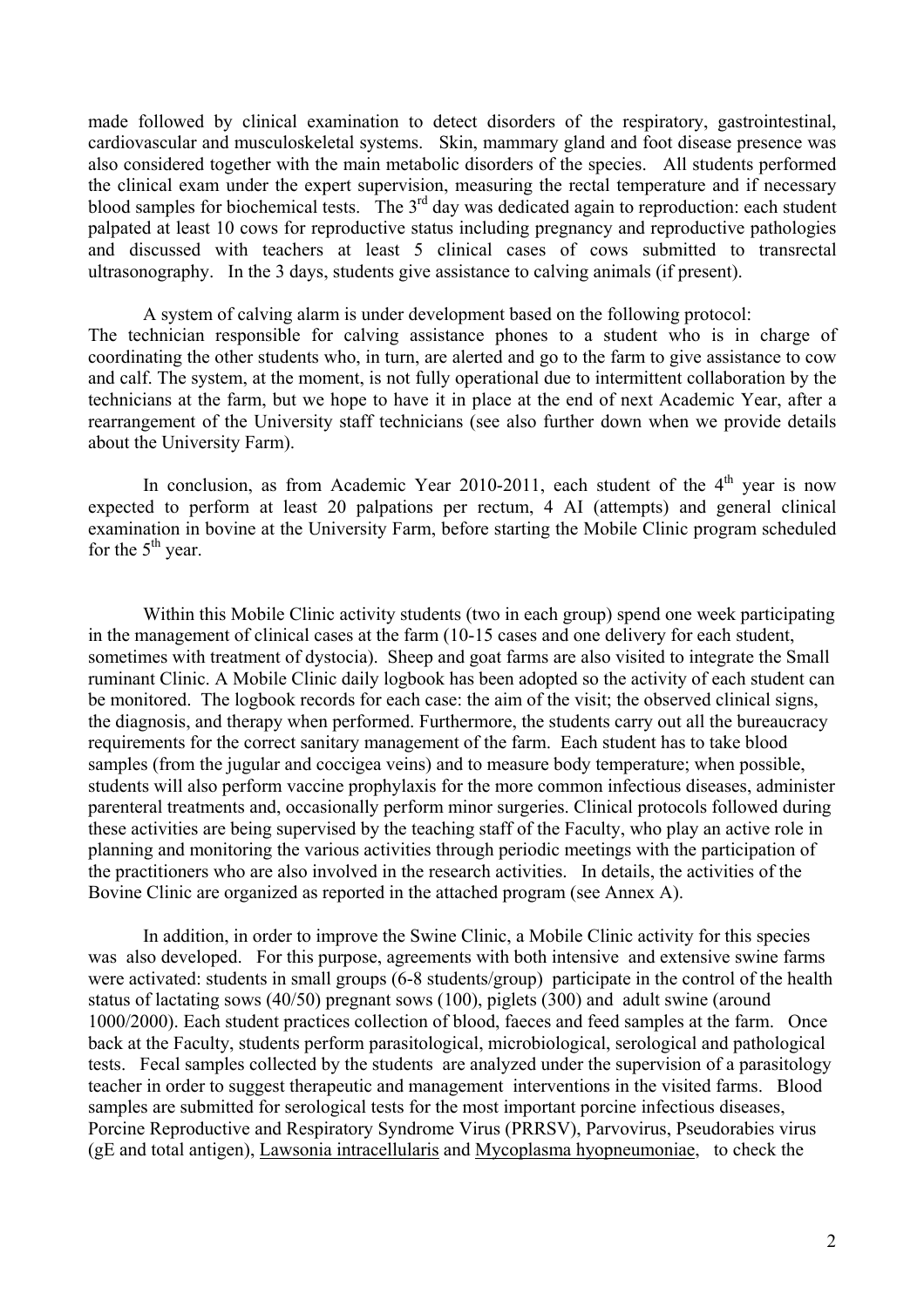health status of the animals in these farms. Similarly, feed samples taken at the farms are examined at the Faculty for proximate and oligoelements analysis control and presence of mycotoxins: Zearalenone, Deoxynivalenon, Ochratoxin, Aflatoxin (optional), and Fumonisin (optional) . Pigs found dead during the check undergo post-mortem examination by the student on the farm under the practitioner supervision or at the Faculty under the pathology staff supervision, to detect the presence of specific diseases and to address therapeutic protocols, depending on the animal size.

All these activities are carried out under direct supervision of two practitioners expert in these field who have been hired by the Faculty. These are Dr. Giuseppe Baricco, a nationwide expert and responsible in the Faculty of Veterinary Medicine of the University of Turin for the same activity and a local practitioner expert in Swine Clinic the Dr. Roberto Botta. In details, the activities of the Swine Clinic are organized as reported in the attached program (see Annex B).

In addition, the Mobile Clinic activities have been integrated through the teaching of Unconventional pets and Zoo animal Clinic. For this purpose Dr. Paolo Cavicchio, Sanitary director of the Pistoia's Zoo and Past-president of the European Association of Zoo and Wildlife Veterinarians (E.A.Z.W.V.), have been involved as expert to hold specific seminars about the diseases of these species and particularly for anesthesia procedures. From next (2011-2012) Academic Year, all students will carry out a one week period within the above Zoo to learn the management of these animals, the method of collecting fecal and blood samples, the procedures to perform a clinical examination, simple anesthesia protocol and basic surgical problems.

# *2) "The Team noticed, that the Faculty is on the borderline of adequacy in terms of academic teaching staff and that the teaching burden of individual teachers sometimes precludes any concentration on matters of research."*

Although the number of academic teaching staff currently involved in the Degree Course in Veterinary Medicine is adequate as demonstrated by several Ratios (R1, R3, R4 and R5), we considered the Team's concern on "borderline of adequacy" very seriously. Therefore, at the Faculty Council of the 5<sup>th</sup> of November 2010 (Resolution number 9 Academic Year 2010-2011; see Annex C) the Faculty deliberated to hire four Assistant Professors (AP), with a permanent position. The recruitment process has started and the new teachers will start their jobs as of December 2011 in the following disciplines: two APs have been assigned to the Clinic Department to mostly improve the teaching activity in Large Animal Internal Medicine and Large Animal Surgery; the other two APs have been assigned to the Department of Animal Pathology, Prophylaxis and Food Hygiene to improve the teaching activity in Food Hygiene and to enhance the practical part of the course of Anatomy. Although two professors will have retired by the time the new APs will take service, still our teaching staff will be strengthened (See attached Table 1). Furthermore, it is important to underline that in the Academic Year 2010-2011 the number of students enrolled in the first year of the degree course in Veterinary Medicine was reduced from 77 to 70. From 2012- 2013 Academic Year, the number of students will be further reduced to 64. This 20% reduction of the veterinary student, performed over the last three years, will further drastically improve all the ratios involved in the evaluation of academic FTE in veterinary training.

# *3) Where the General Curriculum is concerned, the Team welcomed the increase of "hands-on" activity in the final year of the undergraduate course and recommends that*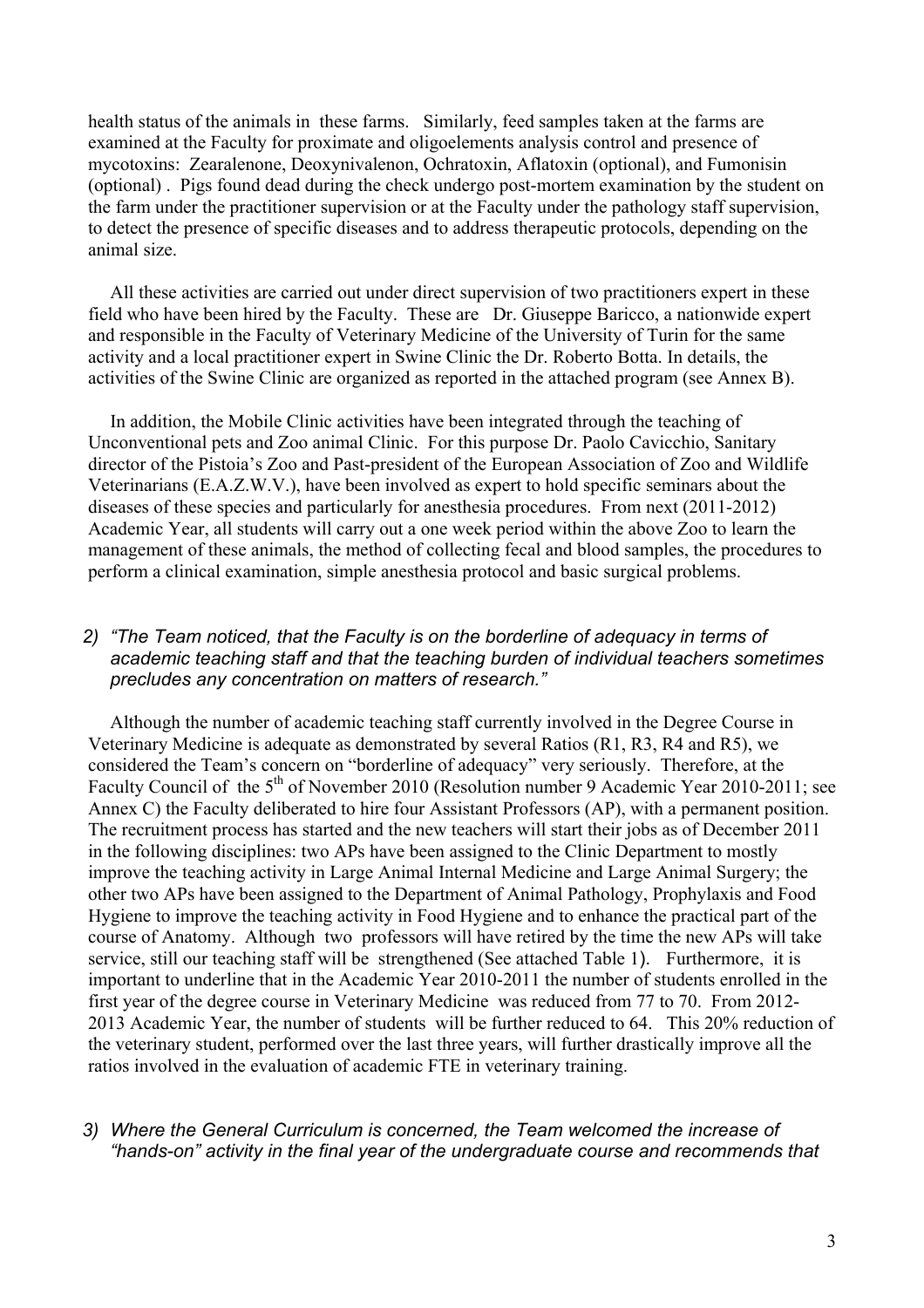#### *specific teaching objectives should be formulated so that the course is structured in relation to the current needs of the profession by the introduction of "tracking" into the clinical years.*

As suggested by the Team the "hands-on" activities have been increased reducing the theoretical ones. Practical activities are now > 30% in the first three years of the Degree Course in Veterinary Medicine and  $\geq$  50% for the last two years. This change is clearly shown by the change of the ratio R6, which increased from 0.43 in 2009 to the current value 0.74 and of the ratio R7 which decreased from 2.7 in 2009 to the current value of 1.7 (See attached Table 1).

# *4) "There is an imbalance between Theoretical and Practical lessons. Particularly in Anatomy, more time should be spent in practical "hands-on" sessions. A shift from Theoretical to Practical work is necessary and this could well be assisted by greater use of E-learning."*

The practical activities in Anatomy have been strengthened, increasing the percentage of "hands-on" Practical lessons to 34% of the total teaching load (previously was only 24.5% ). Furthermore, a new AP has been assigned to the Department of Animal Pathology, Prophylaxis and Hygiene to enhance this activity. To enhance E-learning, teaching material on Clara (our Elearning platform) has been added. One of the Anatomy technicians (Marco Salvadori) has also been given some web tools training and appointed to help in up-loading material on Clara.

# *5) "Animal Production is well taught and the dedicated staff is very cooperative and approachable for the students. The balance between theory and practice appears to be rational, but there is a gap in Agricultural Economics, which must be corrected."*

In January 2010, the Course in Agricultural Economics was reintroduced in the curriculum. As suggested the new program presents more details on European Policies (mainly CAP) connected to the field of veterinary Science as well as covering the main socio economic data related to animal husbandry at EU level. Material regarding farm management is also covered in the lectures.

# *6) "The Faculty Farm is an essential element in veterinary teaching and the Team believes that with greater investment and more attention to farm maintenance, the usability for teaching purposes and productivity can be significantly increased. It is essential that an integrated herd-health concept be developed."*

The University farm has started a process of renovation which will however require some additional time to complete. Meanwhile, we recall some actions which have already been taken and which we believe are along the lines suggested by the EAEVE. The calves' space has been totally reorganised to comply with the welfare rules about animals. The milking system has been changed and the number of milking stations has been increased. Part of the farm buildings has been renovated: in particular a new roof replaced the old one (we regards this as a major step to improve safety standards). The data management system has been partially reorganised introducing the AFIMILK system, a dairy herd management system. The University has funded a new installation for cows (102 places with up to date technology): this is a 300,000.00 Euro grant, which is part of a project to boost the farm facilities and make up for the relatively smaller funding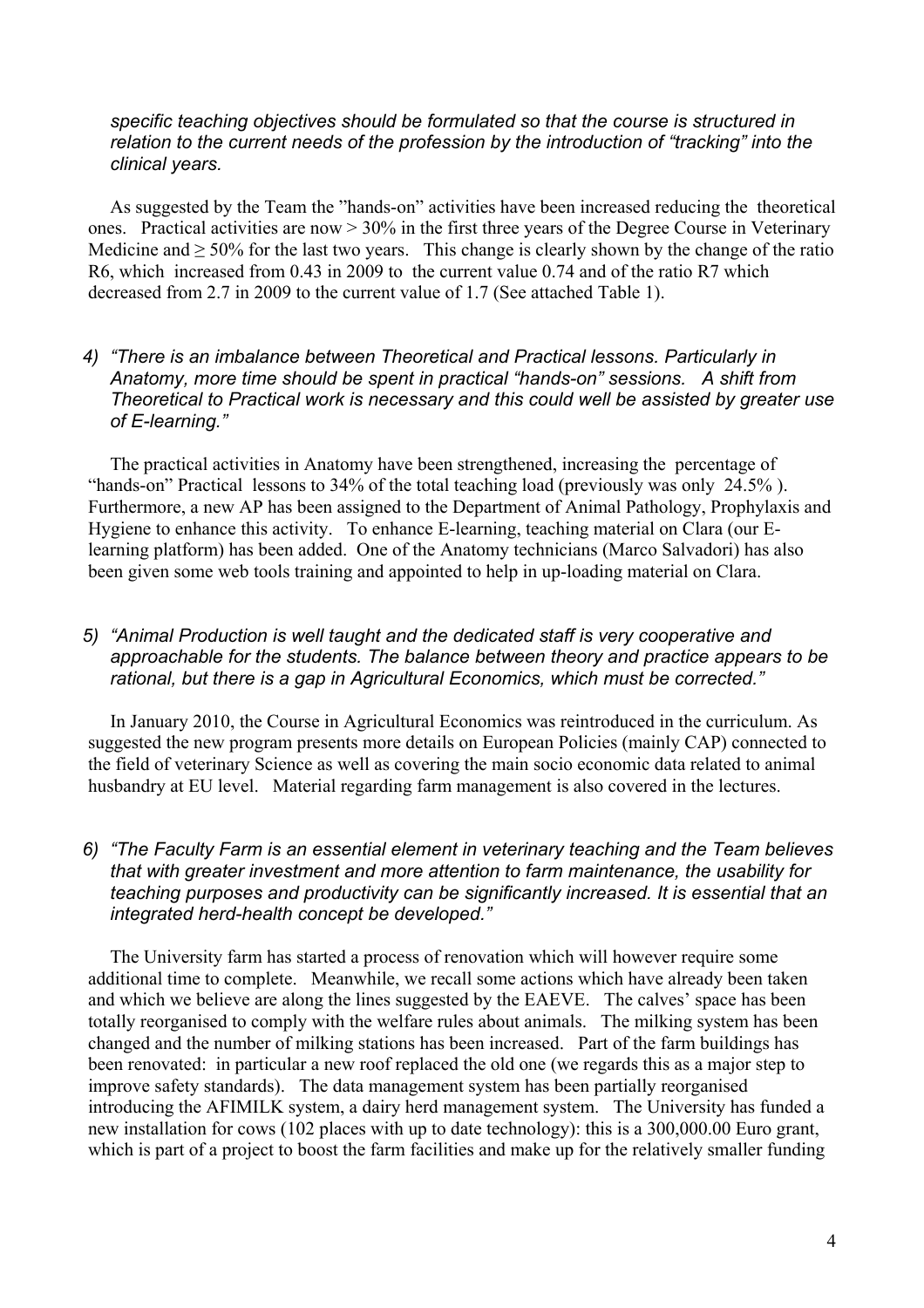the farm received in the past years. The idea is to better link the information system, the farm management and the welfare/health condition of the animals with the results offered by the farm, from the point of view of the animal welfare, the food safety and the economic performance in the perspective of an overall sustainability. To improve the productivity and the usability for teaching purpose of the Faculty Farm, a contract with a practitioner expert in buiatrics has been signed with the aim to look after all the animals and to involve in this activity the students who must carry out the practical activities within the Bovine Clinic and Animal Husbandry program. We believe that, although more steps are planned, what we already managed to activate meets most the EAEVE suggestions and certainly fulfills EAEVE requirements.

*7)* " It was noted that there is inadequate contact to the Clinics, a situation, which can easily be rectified. Where the Clinical Sciences are concerned, there is the need to formulate objectives clearly and to introduce "tracking"."

The relationships between teachers of Basic Sciences, Animal Husbandry and Clinical Sciences have been strongly improved, trying to increase the interdisciplinary aspects of the teaching activities. For example Physiology practical activities are performed by student groups (6 students for group) on horses at the stables of the Veterinary Teaching Hospital in San Piero a Grado, on cattle at the University farm, on sheep at a nearby breeding centre and on dogs at the Municipal Kennel of Pisa. Under the teacher's supervision, students learn the basis of animal handling and each student measures heart rate, respiratory rate and rectal temperature, takes blood samples and then perform the clinical exam (haemocytometry analyses, haematocrit and erythrocyte sedimentation rate) in the laboratories of the Faculty. In addition, some of the parasitology, infectious diseases and pathology teachers have offered to provide service at the Veterinary Teaching Hospital to complement activities carried out by the clinicians. Tracking has been introduced through the adoption of a Mobile Clinic logbook to control students activities: the logbook has indeed helped to improve the fulfillment of the objectives that each student must reach.

# *8) "There is a clear insufficiency of Teaching, Support Staff and Equipment (MRI /CT Scanner for example)."*

The Teaching and Support Staff Ratios have been further improved as can be seen from the denominators listed in the attached table (See attached Table 1). Regarding the Equipment, the Clinic Department has acquired a new CT Scanner which will start operating within the end of this year.

#### *9) "The Team compliments the University on the development of the IT systems such as the Clara and Unimap in the University Website, but feels that there is a need for training programmes on the use thereof, so that E-learning becomes a more significant factor. Problem-based learning does not appear to be really applied."*

The introduction of problem-based learning has been strongly recommended and partially introduced for Clinical Sciences. As far as the problem-based learning is concerned, during training classrooms students have to face clinical cases and apply the problem-oriented approach without being assisted by the teacher. The theoretical teachings (concerning clinical matters) are oriented by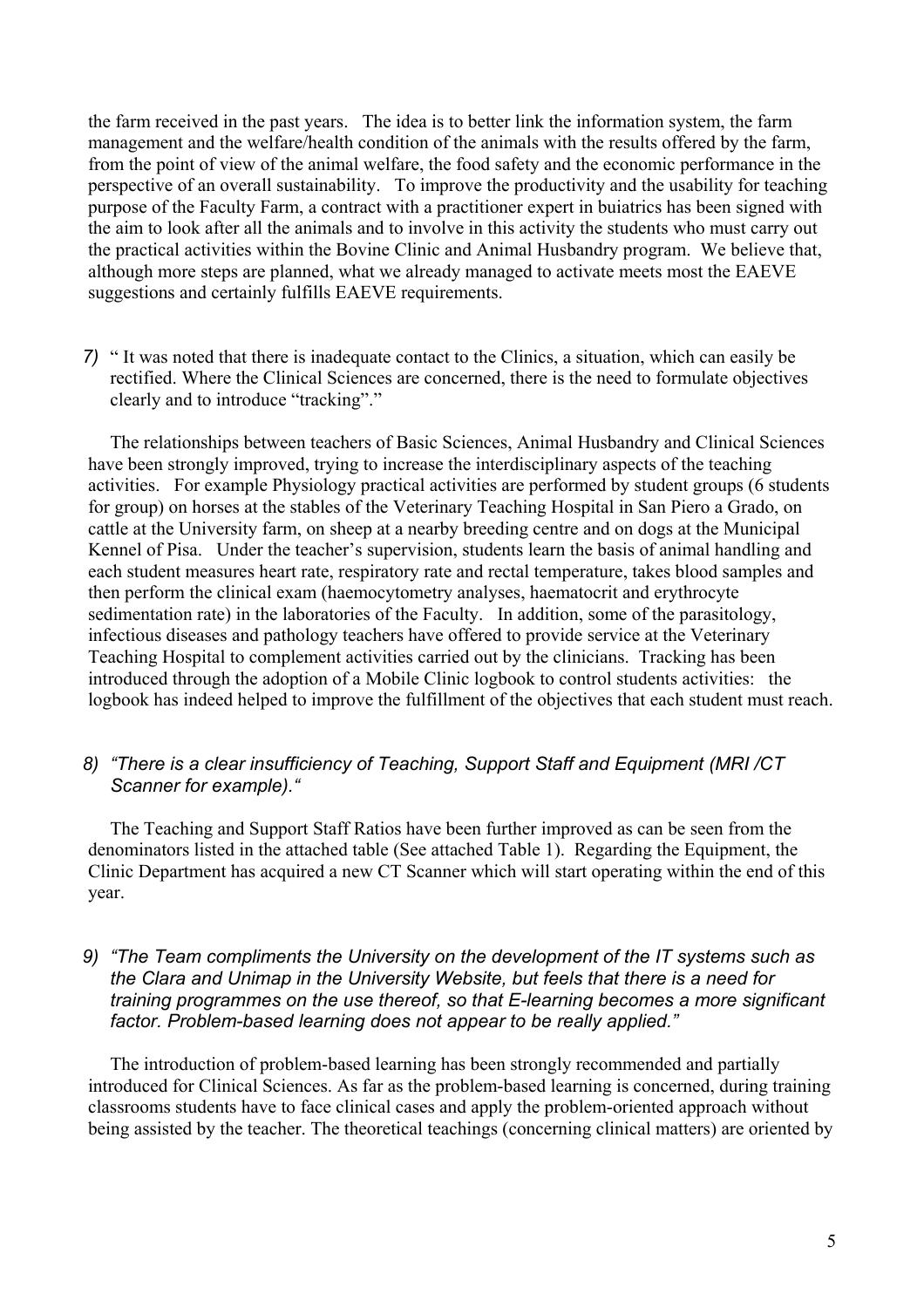the same approach. A technician received some training with E-learning tools to help teaching staff with posting E-learning material.

#### *10)* "*The Safety Systems are existent, but the maintenance thereof is rather neglected. The whole aspect of "Safety" should be coordinated and revised to cover the whole new Campus at San Piero a Grado."*

The control of the Safety Systems has been enhanced. Periodically, all the stations are upgraded and controlled, particularly those in the new campus at San Piero a Grado. The staff responsible for looking after the efficiency of the Safety Systems is gathered periodically to check the status of service of the different structures.

#### *11) "In the Post-Graduate field, Internships and European Diploma Residencies should be increased."*

Internships and European Diploma Residencies have been enhanced. In addition to the existing European Diploma Residencies (ECAR, sub-field Equine, & ECVP), some faculty members host a small number of visiting fellows for a short period as part of their training programmes to complete an ECVIM, ECVCP, or ECVN approved residency. Another Residency Program for the European College in Veterinary Parasitology (EVPC) is currently being activated. In the Academic Year 2010/11 seven students got an Erasmus placement grant in order to organize their internship at European level.

#### *12) "Although out of place, the Team noticed that there is little student mobility via the ERASMUS system. The Team suggests that the ECTS should be fully implemented."*

The faculty studied the question and introduced a team in order to improve internationalisation and student mobility. The team defined an activity program in order to empower international relationships and student mobility. The program was organised along different steps - at short and medium-long run- and it was approved by the faculty.

In the short run the following goals were established:

-to better organise the decision making process: the commission was established and the connection with the all scientific areas of the faculty were reinforced in order to facilitate mobility and ECTS recognition;

- to improve internal communication with students: specific seminars for the promotion of student mobility has been organised in order to facilitate peer exchanges with students that already experienced international mobility; in each year/class a short information seminar was organised in order to pass information to students, to explain the mobility organisation and plans, to advice about technical supports and front-office; a devoted web area has been organised in both Italian and English, for outgoing and incoming students, to organise a repository for all documents (to be finished after the change of the university system);

- to increase the number of the bilateral agreements signed (2 for each year). Relationships with new European Faculties have been enhanced. Furthermore new bilateral agreements are in force with South Korea (Chungnam National University), Kazakhstan (Kostanay State University) and United states (Cornell University) in order to enhance student's mobility and increase links with international universities. Additionally, the agreement with Chungman National University has